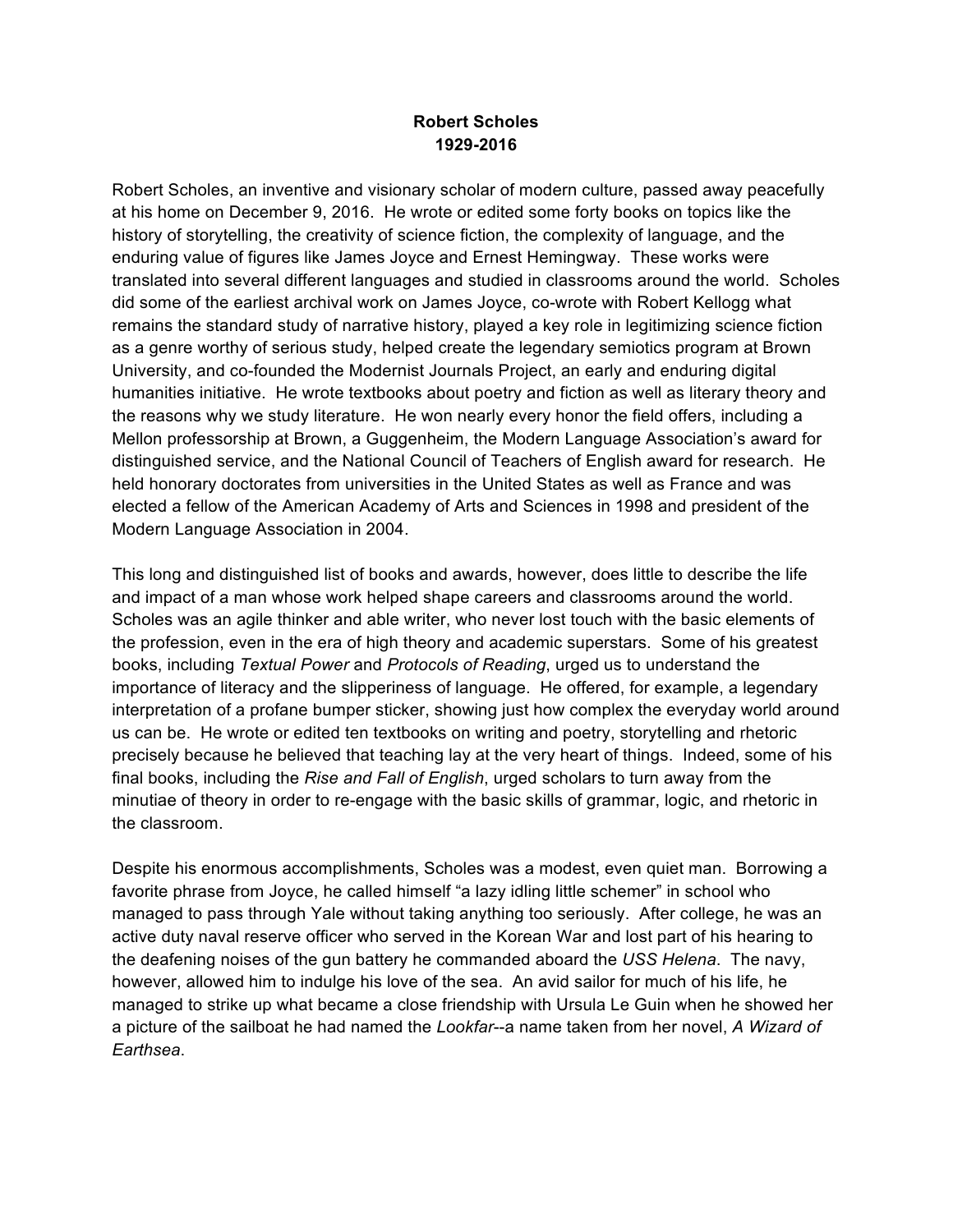After leaving the navy, he entered the doctoral program in English at Cornell University where he read and studied broadly with what he said was great energy, but little aim. Evincing his trademark modesty, in fact, he said that when it was time to write a dissertation he had few ideas about what to do and was saved by a mentor who suggested that he try his hand at editorial work. Cornell had recently acquired a huge archive of papers by James Joyce and Scholes took on the task of cataloging and editing them. The resulting works--*The Cornell Joyce Collection* (1961) and *The Workshop of Daedelus* (1964)--became cornerstones of the rising field of Joyce studies and still provide essential insights into how the Irish writer set about his earliest work. After finishing his degree at Cornell in 1959, Scholes moved briefly to the University of Virginia, where he taught a course on Faulkner that was attended by the great southern novelist himself. Scholes, in fact, had a particular talent for working closely with authors and struck up friendships not just with Le Guin and Faulkner, but with Kurt Vonnegut, Robert Coover, and John Barth among many others.

In 1964, Scholes headed to the University of Iowa along with his first wife, Joan, and their children, Peter and Christine. There, he taught courses in writing and literature, an experience that forever cemented the importance of holding together these facets of English. In 1966, he and Robert Kellogg published *The Nature of Narrative*, a book that looks at the history of storytelling from its earliest incarnations in the ancient word through medieval epics and contemporary novels. The book remains as fresh now as when it first appeared and is still in print, having gone through multiple editions and expansions, including the addition of a new author, James Phelan, in 2006.

After spending six years at Iowa and rising to the rank of Professor, he then moved to Brown University in 1970 where he helped founded the semiotics program that went on to become the Department of Modern Culture and Media. Shortly after the move, his wife died of cancer and, in 1972, he married a high school biology teacher named Jo Ann Putnam, who added four more kids--Cynthia, Greg, Rick, and Mike--to the family. They moved to a house in Barrington, Rhode Island that had once served as the clubhouse for a local golf course. This quirky, beautiful home began to fill with books and people while becoming a social hive where students, professors, novelists, and visiting scholars all mixed. Many a graduate student has lived in its extra rooms, and serious academic conferences at Brown were regularly followed by basketball games in the driveway and dinners in Jo Ann's extraordinary garden.

While at Brown, Scholes led what seemed like wave after wave of innovations in the field of literary studies. First in the *Fabulators* (1967) and then in *Structural Fabulation* (1975), he placed science-fiction writers like Vonnegut alongside postmodern experimentalists like Barth and Iris Murdoch. He was among the first to treat a genre many still considered pulpy trash as serious imaginative literature, and in the process kicked off what became a long friendship with Vonnegut, who wrote to Scholes of his delight that literary criticism could be so open and accessible: "Some real dumb bastard could read you guys and understand a good deal of it and be glad." One of the reasons Scholes's books remain so important is that they both refuse and refute the idea that scholarship needs to be opaque or technocratic. If an idea mattered, he firmly believed, then it should indeed speak to any "dumb bastard." True to his word, he called